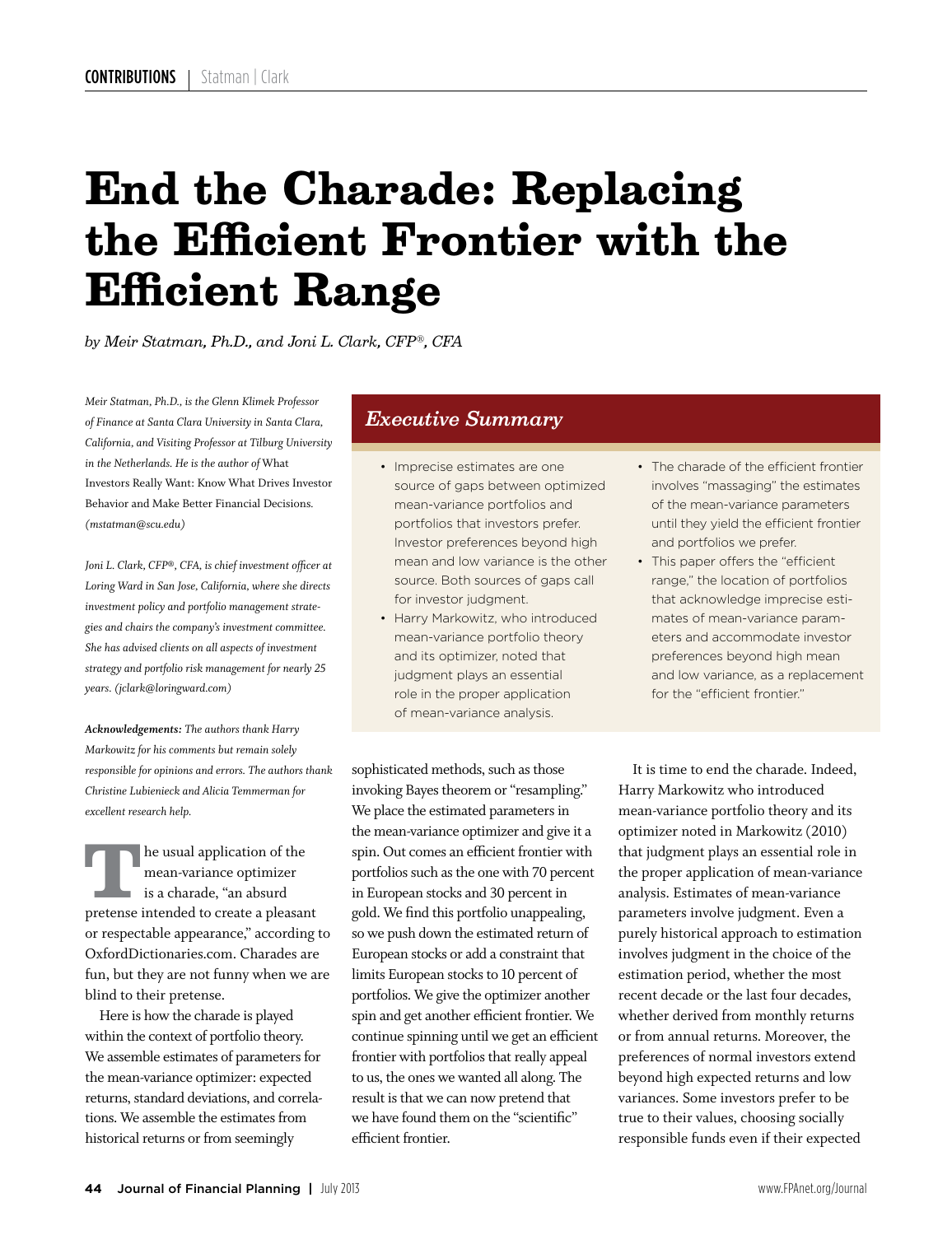returns are low. Other investors prefer the prestige of hedge funds, choosing them even if their expected returns are lower than advertised and their variances much higher.

We offer the "efficient range," depicted in Figure 1, as a replacement for the "efficient frontier." The efficient range is the location of portfolios that acknowledge imprecise estimates of mean-variance parameters and accommodate investor preferences beyond high mean and low variance.

#### **Imprecise Estimates**

Imprecise estimates are one source of gaps between optimized mean-variance portfolios and portfolios that investors prefer. Michaud (1989, 33) argued that mean-variance optimizers are, in effect, "estimation-error maximizers," allocating too much to assets that, because of imprecise estimates, show high returns, low standard deviations, or low correlations with other assets.

Green and Hollifield (1992), however, found that the extreme allocations in optimized mean-variance portfolios are, in fact, inherent in mean-variance efficient portfolios constructed with precise estimates. Sensitivity of allocations to small changes in precise meanvariance parameters is also inherent in mean-variance optimization. Therefore, increasing the precision of estimates would not make mean-variance efficient portfolios more appealing to investors. Green and Hollifield recommended that investors abandon their notions of appealing portfolios and accept optimized mean-variance efficient portfolios, even if unappealing, as their best portfolios. Investors, however, have rejected that recommendation in the past and will likely reject it in the future.

Fisher and Statman (1997) illustrated the extreme sensitivity of optimized mean-variance portfolios to small variations in the estimates of parameters by comparing optimized mean-variance



portfolios in which parameters were estimated from monthly returns to optimized portfolios in which parameters were estimated from annual returns. Differences in estimates of parameters were small. For example, the correlation between the returns of U.S. stocks and European ones was 0.65 when estimated from monthly returns and 0.62 when estimated from annual returns. But differences in optimal allocations were very large. For example, setting the standard deviation of the portfolio to 20 percent, the optimal allocation to U.S. stocks was 24 percent when parameters were estimated from monthly returns and 101 percent when estimated from annual returns.

It is widely known that allocations in mean-variance optimized portfolios are sensitive to small changes in the estimates of parameters, and we know that we can never find the precise parameters. Therefore, we can never find the true mean-variance efficient frontier. But we can find an efficient range based on a range of estimates of the mean-variance parameters.

Consider a range of estimates of the correlation between the returns of two assets, derived from rolling 120-month correlations during 1972–2011. We can specify an acceptable range from the 30th percentile to the 70th percentile

or from the 10th percentile to the 90th percentile.

The 10th percentile estimate of the correlation between large cap stocks and small cap stocks, presented in Table 1, is 0.70, increasing to 0.75 at the 30th percentile, 0.83 at the median, 0.86 at the 70th percentile, and 0.89 at the 90th percentile. In this study, we calculated similar ranges of correlations of the other pairs of assets, such as bonds and cash. As noted earlier, judgment plays an essential role in the proper application of mean-variance analysis. We choose ranges from the 10th to the 90th percentile, accepting that others might choose different ranges, perhaps from the 30th percentile to the 70th percentile or from the 5th percentile to the 95th percentile.

What is the optimal mean-variance portfolio in which we estimate correlations by their 10th percentile, and set the standard deviation of the portfolio not to exceed 12 percent? We set estimates of means and variances to equal their annual means during 1972–2011.

The mean-variance-efficient portfolio consists of a 4 percent allocation to large cap stocks, 29 percent to small cap stocks, 19 percent to international stocks, 174 percent to bonds, and a short 126 percent allocation to cash. The expected return of this portfolio is 13.4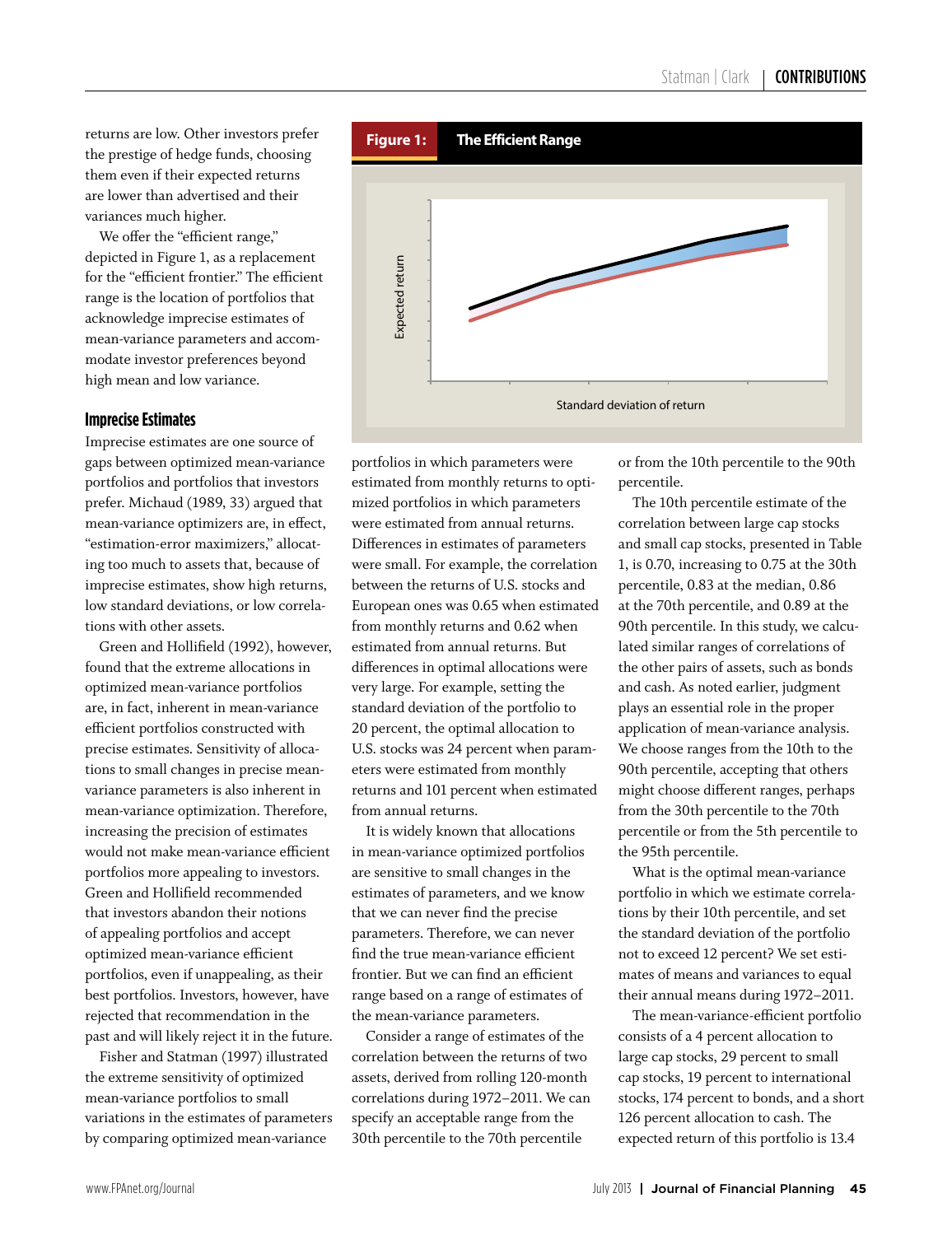| Table 1:                           | Range of Correlations Calculated from 120 Months of Returns During 1972-2011 |                        |                |                        |                 |  |  |  |  |  |
|------------------------------------|------------------------------------------------------------------------------|------------------------|----------------|------------------------|-----------------|--|--|--|--|--|
| <b>Asset classes</b>               | <b>10th percentile</b>                                                       | <b>30th percentile</b> | 50thpercentile | <b>70th percentile</b> | 90th percentile |  |  |  |  |  |
| Large cap and small cap stocks     | 0.70                                                                         | 0.75                   | 0.83           | 0.86                   | 0.89            |  |  |  |  |  |
| Large cap and international stocks | 0.43                                                                         | 0.46                   | 0.50<br>0.71   |                        | 0.85            |  |  |  |  |  |
| Large cap stocks and bonds         | $-0.07$                                                                      | 0.07                   | 0.31           | 0.35                   | 0.40            |  |  |  |  |  |
| Large cap stocks and cash          | $-0.15$                                                                      | $-0.09$                | 0.00           | 0.04                   | 0.08            |  |  |  |  |  |
| Small cap and international stocks | 0.35                                                                         | 0.39                   | 0.46           | 0.62                   | 0.75            |  |  |  |  |  |
| Small cap stocks and bonds         | $-0.14$                                                                      | $-0.04$                | 0.15           | 0.22                   | 0.27            |  |  |  |  |  |
| Small cap stocks and cash          | $-0.18$                                                                      | $-0.13$                | $-0.10$        | $-0.07$                | $-0.03$         |  |  |  |  |  |
| International stocks and bonds     | $-0.12$                                                                      | 0.05                   | 0.19           | 0.22                   | 0.25            |  |  |  |  |  |
| International stocks and cash      | $-0.25$                                                                      | $-0.12$                | $-0.09$        | $-0.05$                | 0.00            |  |  |  |  |  |
| Fixed income and cash              | 0.08                                                                         | 0.11                   | 0.13           | 0.16                   | 0.21            |  |  |  |  |  |

Large cap stocks are represented by the S&P 500 Index. Small cap stocks are represented by the CRSP 6-10 Index. International stocks are represented by the MSCI EAFE Index. Bonds are represented by five-year U.S. Treasury notes during 1972-1975 and the Barclays Capital U.S. Aggregate Bond Index during the 1976–2011. Cash is represented by one-month U.S. Treasury bills. Correlations are derived from rolling 120 month returns during 1972–2011.

percent. The corresponding meanvariance efficient portfolio in which we estimate correlations by their 90th percentile consists of a short 59 percent allocation to large cap stocks, 55 percent to small cap stocks, 14 percent to international stocks, 183 percent to bonds, and a short 92 percent to cash. The expected return of this portfolio is 12.1 percent. We consider both portfolios as residing within the efficient range. The efficient range would be wider if we were to choose a range from the 5th percentile to the 95th percentile. It would be narrower if we were to choose a range from the 30th percentile to the 70th percentile.

Kritzman (2011, 4) noted that portfolio allocations are sensitive to variations in estimates of the meanvariance parameters but argued that such sensitivity is not a serious problem because "the return distributions of the correct and incorrect portfolios will likely be very similar." We agree. The range of expected returns in portfolios with a standard deviation of 12 percent is rather narrow, from 13.4 percent when we apply correlations at the 10th percentile to 12.1 percent when we apply correlations at the 90th percentile, despite much wider ranges of asset allocations within these portfolios.

Financial services companies, such as Schwab, Vanguard, and Fidelity, offer model portfolios. They likely rely on their perceptions of investor preferences rather than on mean-variance optimization as they construct their portfolios. Model portfolios are remarkably similar. For example, the "moderately conservative" model portfolio by Schwab allocates 40 percent to stocks and 60 percent to bonds and cash, equal to the allocations in the "balanced" Vanguard portfolio. The Fidelity "balanced" portfolio is not much different, 50 percent to stocks and 50 percent to bonds and cash. The ratio of international stocks to U.S. stocks in Schwab portfolios is approximately one to three, similar to the ratio in Fidelity portfolios.<sup>1</sup>

Consider the Schwab "moderate portfolio" presented in Table 2 consisting of a total of 60 percent in stocks and 40 percent in bonds and cash. Among stocks, 15 percent is allocated to international stocks, 35 percent to large-cap stocks, and 10 percent to small-cap stocks. The expected return of the Schwab moderate portfolio is 10.34 percent, based on mean-variance parameters estimated from annual returns during the years 1972–2011. The standard deviation of the portfolio is 11.73 percent. The optimized meanvariance portfolio analogous to the Schwab moderate portfolio is the portfolio with the highest expected return, but a standard deviation that does not exceed 11.73 percent. The expected return of this optimized mean-variance portfolio is 11.00 percent, not much higher than the 10.34 percent return of the Schwab moderate portfolio, but the allocations in the optimized portfolio are very different from those of the Schwab moderate portfolio.

Differences are especially striking when it is noted that allocations in the optimized portfolio are already constrained to exclude short positions. For example, the allocation to large cap stocks in the optimized portfolio is zero, whereas the allocation to large cap stocks in the Schwab moderate portfolio is 35 percent, and the allocation to small cap stocks in the optimized portfolio is 40 percent, whereas the allocation to small cap stocks in the Schwab moderate portfolios is 10 percent.

#### **Investor Goals and Preferences**

Markowitz's mean-variance portfolio theory is a "production" theory. Investors using the theory produce portfolios that combine expected returns and standard deviations of returns at levels that are optimal for them. Mean-variance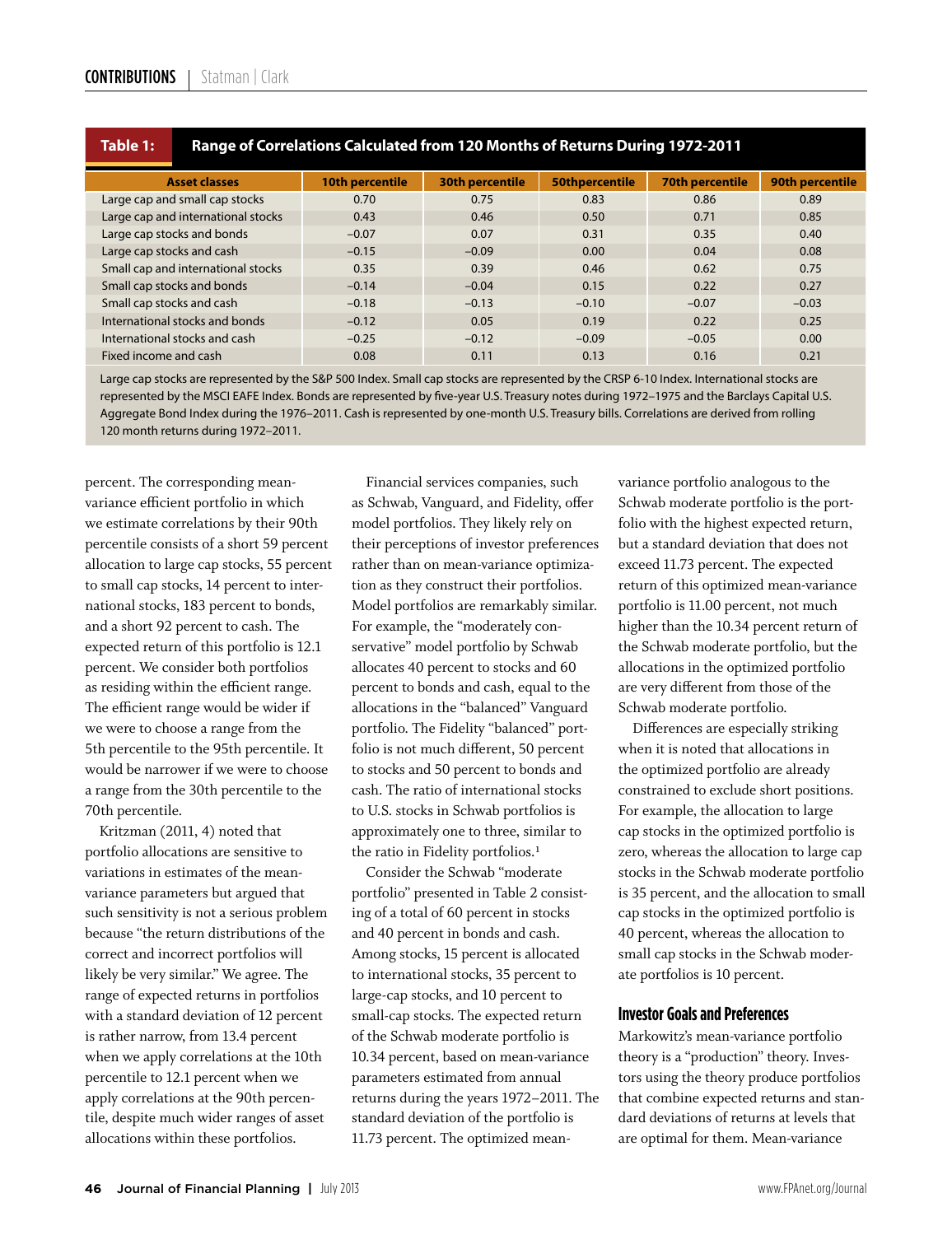**portfolio Dierence**

|                                                        | <b>Conservative Portfolio</b><br>standard deviation: 5.67%           |                                                |                   |                                                           | <b>Moderately Conservative Portfolio</b><br>standard deviation: 8.66% |                   | <b>Moderate Portfolio</b><br>standard deviation: 11.73%                                                                                                                                                                                                                                                                                                    |                                                |                   |  |
|--------------------------------------------------------|----------------------------------------------------------------------|------------------------------------------------|-------------------|-----------------------------------------------------------|-----------------------------------------------------------------------|-------------------|------------------------------------------------------------------------------------------------------------------------------------------------------------------------------------------------------------------------------------------------------------------------------------------------------------------------------------------------------------|------------------------------------------------|-------------------|--|
|                                                        | <b>Schwab</b><br>portfolio                                           | <b>Optimized</b><br>mean-variance<br>portfolio | <b>Difference</b> | <b>Schwab</b><br>portfolio                                | <b>Optimized</b><br>mean-variance<br>portfolio                        | <b>Difference</b> | <b>Schwab</b><br>portfolio                                                                                                                                                                                                                                                                                                                                 | <b>Optimized</b><br>mean-variance<br>portfolio | <b>Difference</b> |  |
| Large cap stocks                                       | 15%                                                                  | 0%                                             | 15%               | 25%                                                       | 0%                                                                    | 25%               | 35%                                                                                                                                                                                                                                                                                                                                                        | 0%                                             | 35%               |  |
| Small cap stocks                                       | 0%                                                                   | 9%                                             | $-9%$             | 5%                                                        | 23%                                                                   | $-18%$            | 10%                                                                                                                                                                                                                                                                                                                                                        | 40%                                            | $-30%$            |  |
| <b>International stocks</b>                            | 5%                                                                   | 5%                                             | 0%                | 10%                                                       | 6%                                                                    | 4%                | 15%                                                                                                                                                                                                                                                                                                                                                        | 5%                                             | 10%               |  |
| <b>Bonds</b>                                           | 50%                                                                  | 62%                                            | $-12%$            | 50%                                                       | 70%                                                                   | $-20%$            | 35%                                                                                                                                                                                                                                                                                                                                                        | 55%                                            | $-20%$            |  |
| Cash                                                   | 30%                                                                  | 23%                                            | 7%                | 10%                                                       | 0%                                                                    | 10%               | 5%                                                                                                                                                                                                                                                                                                                                                         | 0%                                             | 5%                |  |
| <b>Total</b>                                           | 100%                                                                 | 100%                                           |                   | 100%                                                      | 100%                                                                  |                   | 100%                                                                                                                                                                                                                                                                                                                                                       | 100%                                           |                   |  |
| Mean annual<br>return of the portfolio                 | 8.05%                                                                | 8.38%                                          | $-0.33%$          | 9.40%                                                     | 9.95%                                                                 | $-0.55%$          | 10.34%                                                                                                                                                                                                                                                                                                                                                     | 11.00%                                         | $-0.66%$          |  |
| Std. dev. of<br>portfolio return                       | 5.67                                                                 | 5.67                                           | 0.00              | 8.66                                                      | 8.66                                                                  | 0.00              | 11.73                                                                                                                                                                                                                                                                                                                                                      | 11.73                                          | 0.00              |  |
|                                                        | <b>Moderately Aggressive Portfolio</b><br>standard deviation: 14.99% |                                                |                   | <b>Aggressive Portfolio</b><br>standard deviation: 17.63% |                                                                       |                   | Optimized mean-variance                                                                                                                                                                                                                                                                                                                                    |                                                |                   |  |
|                                                        | <b>Schwab</b><br>portfolio                                           | <b>Optimized</b><br>mean-variance<br>portfolio | <b>Difference</b> | <b>Schwab</b><br>portfolio                                | <b>Optimized</b><br>mean-variance<br>portfolio                        | <b>Difference</b> | portfolios are calculated using<br>annual returns. Large cap stocks<br>are represented by the S&P 500                                                                                                                                                                                                                                                      |                                                |                   |  |
| Large cap stocks                                       | 45%                                                                  | 0%                                             | 45%               | 50%                                                       | 0%                                                                    | 50%               | Index. Small cap stocks are<br>represented by the CRSP 6-10<br>Index. International stocks are<br>represented by the MSCI EAFE<br>Index. Bonds are represented by<br>five-year U.S. Treasury notes during<br>1972-1975 and the Barclays Capital<br>U.S. Aggregate Bond Index during<br>1976-2011. Cash is represented by<br>one-month U.S. Treasury bills. |                                                |                   |  |
| Small cap stocks                                       | 15%                                                                  | 56%                                            | $-41%$            | 20%                                                       | 68%                                                                   | $-48%$            |                                                                                                                                                                                                                                                                                                                                                            |                                                |                   |  |
| International stocks                                   | 20%                                                                  | 5%                                             | 15%               | 25%                                                       | 4%                                                                    | 21%               |                                                                                                                                                                                                                                                                                                                                                            |                                                |                   |  |
| <b>Bonds</b>                                           | 15%                                                                  | 40%                                            | $-25%$            | 0%                                                        | 29%                                                                   | $-29%$            |                                                                                                                                                                                                                                                                                                                                                            |                                                |                   |  |
| Cash                                                   | 5%                                                                   | 0%                                             | 5%                | 5%                                                        | 0%                                                                    | 5%                |                                                                                                                                                                                                                                                                                                                                                            |                                                |                   |  |
| <b>Total</b>                                           | 100%                                                                 | 100%                                           |                   | 100%                                                      | 100%                                                                  |                   |                                                                                                                                                                                                                                                                                                                                                            |                                                |                   |  |
| Mean annual<br>return of the portfolio<br>Std. dev. of | 11.14%                                                               | 11.97%                                         | $-0.83%$          | 11.78%                                                    | 12.72%                                                                | $-0.94%$          |                                                                                                                                                                                                                                                                                                                                                            |                                                |                   |  |
| portfolio return                                       | 14.99                                                                | 14.99                                          | 0.00              | 17.63                                                     | 17.63                                                                 | 0.00              |                                                                                                                                                                                                                                                                                                                                                            |                                                |                   |  |

**Table 2: Schwab Model Portfolios and Optimized Mean-Variance Portfolios (1972–2011)** 

portfolio theory is not a "consumption" theory as it is silent about investors' consumption goals, such as a secure and comfortable retirement, college education for children and grandchildren, and bequests to family and charities. Ultimately, however, investors care about their consumption goals, and portfolios are merely production means for reaching consumption goals. Shefrin and Statman (2000) presented behavioral portfolio theory that combines production and consumption. Investors begin by setting their consumption goals and build portfolios best suited to reach their goals.

Mental-accounting portfolio theory is a goal-based theory, developed by Das, Markowitz, Scheid, and Statman (2010, 2011), that links production and consumption. The theory combines

production and consumption, built on the joint foundation of mean-variance portfolio theory and behavioral portfolio theory and combining some of their most appealing features.

Investors care mostly about reaching their life goals, but they also have preferences beyond life goals. Some investors are socially responsible, preferring to invest only in stocks of companies with good employee relations or good environmental records. A 2012 survey by the Spectrem Group—the findings of which were reported June 14, 2012, by *Retirement Income Journal* (www.retire mentincomejournal.com)—revealed that 37 percent of investors with net worth of \$1 million to \$5 million consider social responsibility when they invest. But preference for socially responsible companies varies by investor age. Whereas 50 percent of investors younger than 45 prefer investments in socially responsible companies, only 31 percent of those older than 65 have such preference.

Investors' preferences for socially responsible companies might place their portfolios below optimized mean-variance efficient frontiers. Geczy, Stambaugh, and Levin (2005) compared optimized mean-variance portfolios constrained to include only socially responsible mutual funds to unconstrained optimized mean-variance portfolios of all mutual funds. They found that the expected returns of portfolios constrained to include only socially responsible mutual funds fall below the optimized mean-variance efficient frontier by more than 3 percentage points each year, under the assumption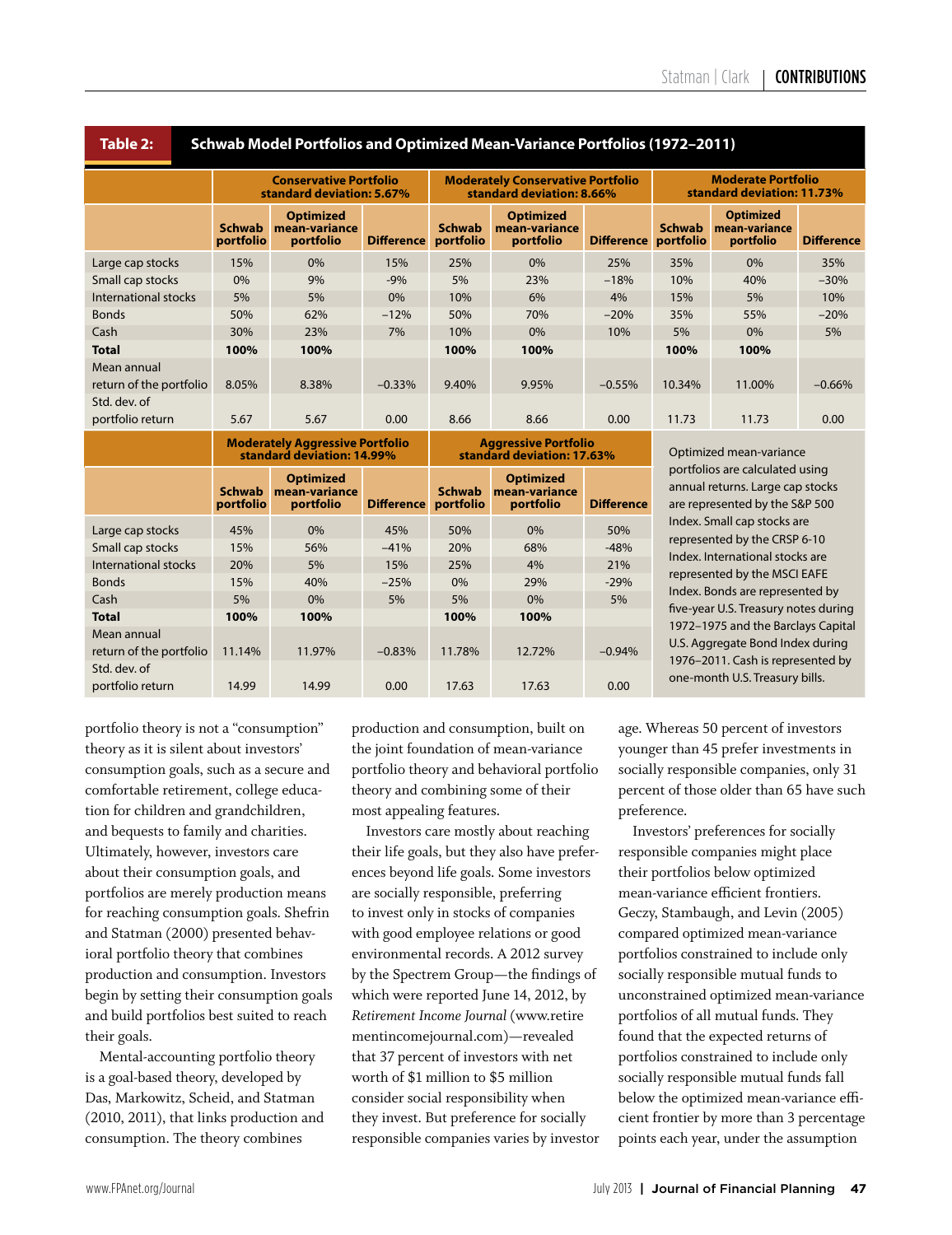|  | <b>Tahle २</b> ∙ |  |
|--|------------------|--|

**Table 3: Schwab Model Portfolios Where Allocations to International Stocks Vary from 20% to 60% (1972–2011)**

|                                  | <b>Conservative</b><br><b>Portfolio</b> |                                     | <b>Moderately</b><br><b>Conservative Portfolio</b> |                              | <b>Moderate</b><br><b>Portfolio</b>   |                              | <b>Moderately</b><br><b>Aggressive Portfolio</b> |                              | <b>Aggressive</b><br><b>Portfolio</b>        |                              |
|----------------------------------|-----------------------------------------|-------------------------------------|----------------------------------------------------|------------------------------|---------------------------------------|------------------------------|--------------------------------------------------|------------------------------|----------------------------------------------|------------------------------|
| Inter-<br>national<br>allocation | Mean annual<br>return of<br>portfolio   | Std.<br>dev. of<br><b>portfolio</b> | Mean annual<br>return of<br>portfolio              | Std.<br>dev. of<br>portfolio | Mean annual<br>return of<br>portfolio | Std.<br>dev. of<br>portfolio | <b>Mean annual</b><br>return of<br>portfolio     | Std.<br>dev. of<br>portfolio | <b>Mean</b><br>annual return<br>of portfolio | Std.<br>dev. of<br>portfolio |
| 20%                              | 8.05%                                   | 5.69%                               | 9.42%                                              | 8.69%                        | 10.36%                                | 11.75%                       | 11.18%                                           | 15.01%                       | 11.84%                                       | 17.65%                       |
| 30%                              | 8.05%                                   | 5.65%                               | 9.39%                                              | 8.65%                        | 10.32%                                | 11.72%                       | 11.11%                                           | 15.01%                       | 11.75%                                       | 17.64%                       |
| 40%                              | 8.05%                                   | 5.63%                               | 9.37%                                              | 8.66%                        | 10.27%                                | 11.79%                       | 11.04%                                           | 15.13%                       | 11.65%                                       | 17.80%                       |
| 50%                              | 8.05%                                   | 5.63%                               | 9.34%                                              | 8.73%                        | 10.22%                                | 11.95%                       | 10.97%                                           | 15.39%                       | 11.56%                                       | 18.12%                       |
| 60%                              | 8.05%                                   | 5.65%                               | 9.32%                                              | 8.85%                        | 10.18%                                | 12.20%                       | 10.90%                                           | 15.77%                       | 11.46%                                       | 18.59%                       |
|                                  |                                         |                                     |                                                    |                              |                                       |                              |                                                  |                              |                                              |                              |

The mean annual returns and standard deviations of the portfolios were calculated by adjusting the original Schwab models to the varying levels of international allocation. The ratios of allocations to large cap stocks and small cap stocks are not changed.

that expected returns are determined by the four-factor asset pricing model.

We characterize portfolios constrained to include only socially responsible mutual funds as portfolios within the efficient range, even if not on the optimized mean-variance efficient frontier. This is because such portfolios conform to the preferences of socially conscious investors. Indeed, in the eyes of socially responsible investors, portfolios constrained to include only socially responsible mutual funds are superior to unconstrained portfolios, even if such constrained portfolios fall below the optimized mean-variance efficient frontier.

Preferences can be genuine or mere reflections of cognitive errors and misleading emotions. Preferences for socially responsible investing are likely genuine but preferences for international investments or against them might be mere reflections of cognitive errors and misleading emotions. The late 1990s were not only the time of the great bubble but also the time of a great divergence between the returns of U.S. stocks and international stocks. For example, the cumulative return of the S&P 500 Index of U.S. stocks exceeded 151 percent during the five years ending in December 1997, but the cumulative return of the EAFE Index of international stocks was short of 71 percent. Investors who divided their stocks

equally between U.S. and international stocks were regretful, even angry, as they contemplated their portfolios in hindsight, even though such allocation was reasonable when viewed in foresight, consistent with the relative market values of U.S. and international stocks in a global portfolio. Lowenstein (1997) amplified investors' regret and anger in a *Wall Street Journal* article titled "97 Moral: Drop Global-Investing Bunk." He taunted proponents of global diversification as people who believe that "the 'sound' investor is defined as one who has moved a goodly chunk of his money out of the society he knows to countries with which he is unfamiliar, each according to their market weights."

Many investors were misled to abandon global diversification in the late 1990s by the cognitive errors of representativeness and hindsight and by the emotions of regret and anger. Representativeness errors led them to extrapolate past returns and conclude that future returns of international stocks would continue to trail those of U.S. stocks. Hindsight errors misled them into thinking that the relatively poor performance of international stocks was as clear in foresight as in hindsight. Regret compounded hindsight, inflicting frustration for not having switched from international stocks to U.S. stocks years before. And anger urged them to act in haste, dumping international stocks.

Still, some investors have a genuine preference for U.S. stocks over international stocks, whereas other investors have a sincere preference for international stocks over U.S. stocks. Investor questionnaires can educate investors about investments, guide them to resist the pull of cognitive errors and misleading emotions, and elicit their genuine preferences. Consider the portion in the questionnaire by Loring Ward that is centered on education and elicitation of preferences.

Within the Loring Ward firm's questionnaire, first comes education about global diversification: "International investing can help increase your portfolio's diversification as it enables you to spread risk across a variety of economies and financial markets. International investments include developed markets, such as France and Germany, with well-established companies and listing standards similar to the U.S., and also include more speculative emerging markets in countries with rapid but volatile economic growth."

Next comes elicitation of preferences: "Which statement best reflects your view on international investing?"

- • I am very comfortable with international investments.
- • I am comfortable with international investments.
- • I am somewhat comfortable with international investments.